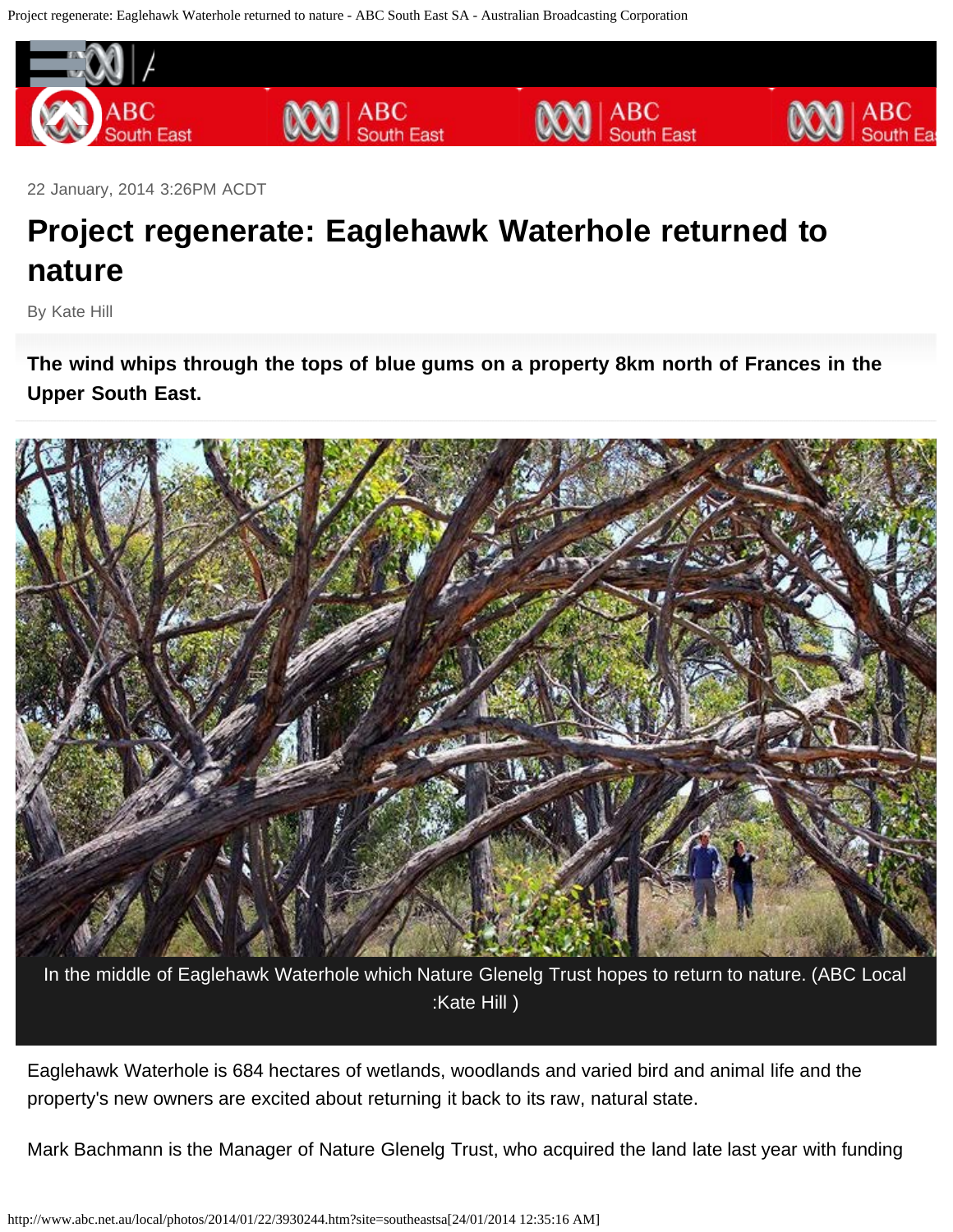from the Native Vegetation Council and Nature Foundation SA.

Used as a farming property for the last few decades, the site is set to become Nature Glenelg Trust's first habitat restoration reserve.

Mr Bachmann described the property as unusual in that the current condition lies somewhere between a traditional farm, yet still has large areas of extensive natural vegetation intact.

Driving onto the land, front paddocks are relatively clear with only a scattering of native bushes and trees but a few hundred metres in, the true potential of the property begins to show.

Thick copses of mature trees and wetlands appear, alongside sheds and old machinery leftover from farm life.

"The first time I came here, I noticed not just the amount of tree cover on the place but the amount of regeneration of trees," said Mr Bachmann.

Native trees such as eucalypts, brown stringybark and South Australian blue gums are pushing up through the undergrowth, in spite of animals only recently being removed from the land.

"Ironically some of the features that would have made it less appealing to someone looking to purchase for a farm, for us, make it ideal for a restoration case study," said Mr Bachmann.

He said the trust plans to revegetate and return the property to its natural state, a process that may take years.

Other plans include using the land for various projects in collaboration with other environmental organisations, such as South East Natural Resources, who already have a native vegetation corridor project earmarked for the property.

"The hope is, this will be a demonstration area if you like, that serves to illustrate the value of natural regeneration," said Mr Bachmann.

"Projects that help us share environmental messages but also actively restore the property at the same time."

The first project is simple - to survey and map out the properties varied terrains and put a plan in place for the future.

## **[Map Frances 5262](#page-0-0)**